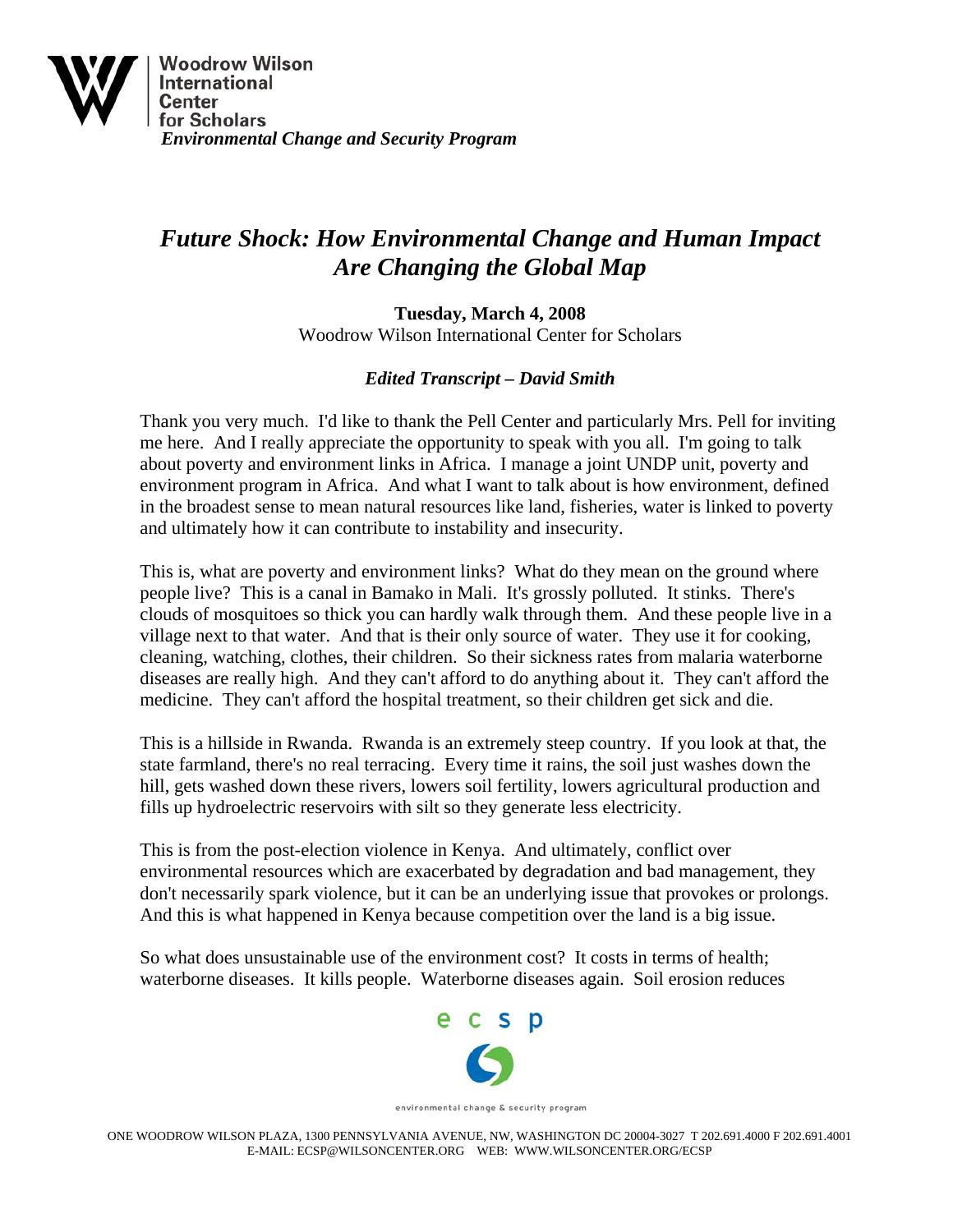

agricultural productivity. And in nice countries in Africa, agriculture is the single largest part of the economy. So year by year, soil erosion causes reduction in food production. So it reduces income. And then ultimately, as people compete for ever-declining environmental resources, there's tension, there's competition.

Competition over the land in Rwanda was really part of the problem. It helped spark it. In Kenya, there's competition over land because there's not enough water, there's not enough grass, there's not enough trees. So people get out their bows and arrows and their AK-47s and they fight over water points. So it contributes to insecurity.

These are just some example of how environmental unsustainably kills millions and costs billions. As was pointed out before, about 2.2 million people in developing countries, mainly children, die every year from waterborne diseases. At one time, it's estimated that half of the total number of hospital beds in developing countries are occupied by people suffering from waterborne diseases. Now, if you've got 2.2 million people dying every year, and there's probably nearly -- I think the figure is about 1.2 billion people get sick every year, and you multiply that by \$5 to \$10 that it takes to treat people and fix them, depending on the severity of the disease, you know, this is billions of dollars.

Respiratory diseases caused by enodal smoke from solid fuels kill an estimated 1.6 million people annually. Urban air pollution kills about 800,000 people annually. So some of these links, to give you specific examples of how environmental unsustainability, land and water use and poverty are linked, if you overgraze, you get reduced grass growth, more soil degradation and erosion, decreased livestock numbers, decreased production, decreased incomes.

With water pollution, you can't use the water. People get sick. People die. If you deplete water, then you have similar production problems. You can't grow as many crops so your people go hungry or they lose income. Deforestation, similar problems; erosion, sedimentation. Soil washes down the hills into the hydroelectric reservoirs.

In Rwanda, we've calculated how many megawatt hours per year are not produced now because the hydro lakes are filling up with silt. And it costs about 65,000 U.S. dollars a week in terms of imported diesel, petrol and generators.



environmental change & security program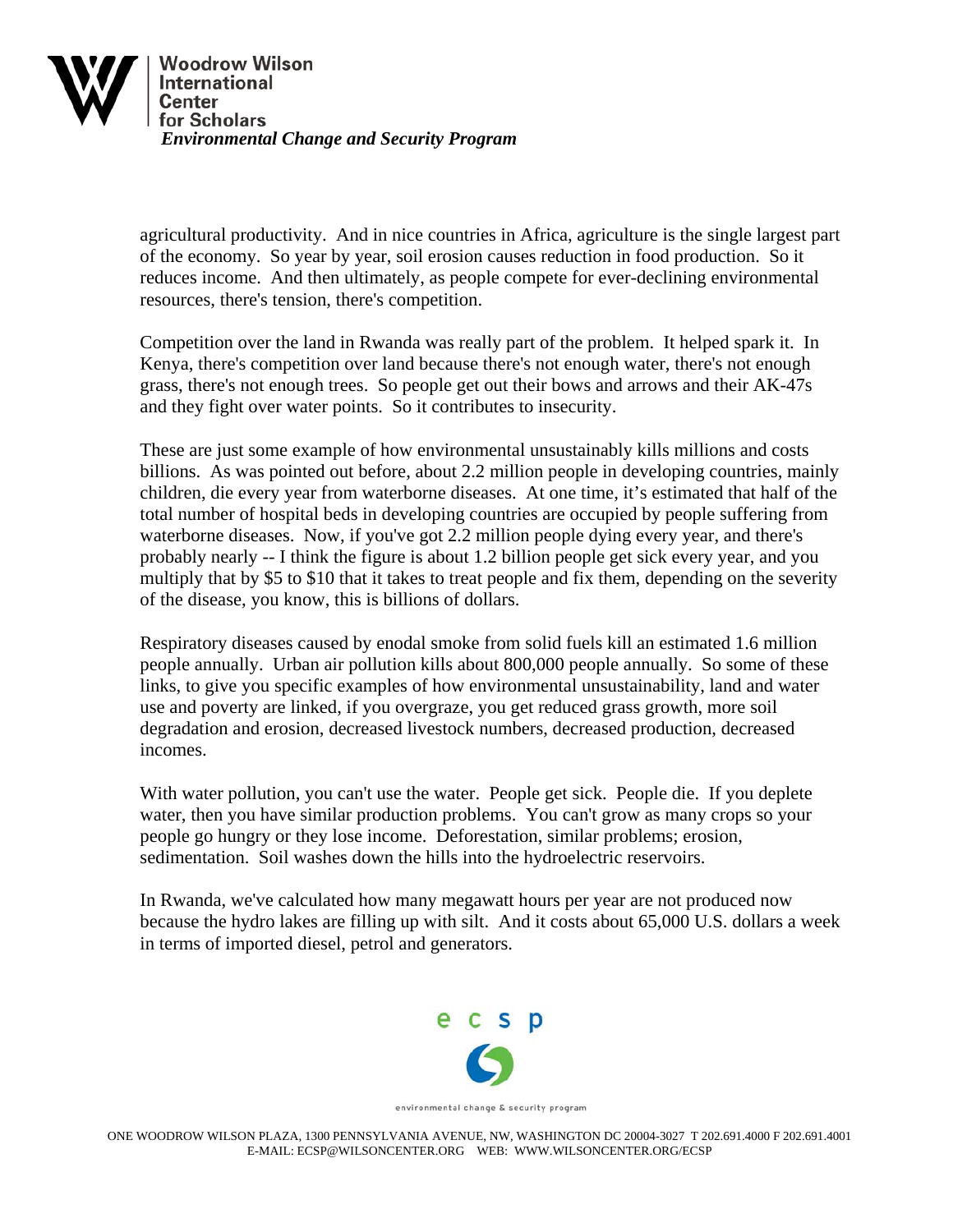

Fisheries, very good example, decreased fishing catches cause decreased income. People have no work, no food.

So in summary, then, unsustainable use of the environment reduces the social and economic benefits produced by the environment. So people get sick and die. Farmers grow less and earn less. In other words, development is hindered over time by environmental damage. And this contribution of the environment to social and economic development is often poorly understood.

And this means that environmental sustainability, it's not a policy priority. People tend to think of the environment as, you know, birds and bees and fisheries that we have to look after because they're nice and all that sort of thing. But environmental resources are the essence of development. If people don't have enough land, if they don't have enough water in developing countries, then the countries won't develop because 80, 90 percent of the population depends on these environmental resources.

We in the rich countries, what is the link to us with agrarians in the Midwest that grows wheat? We need it for our bread. But if production declines, we're not going to go hungry. In these countries, if the environment is damaged, people suffer. And when people suffer, tensions rise, and it can lead to a whole world of worse problems.

And so that's why in UNDP and UNEP, we have this program where we work with economists and planners in the ministries of planning and finance to convince them that environmental sustainability should be a priority because if they don't look after the environment, over time, production falls. So incomes fall, so the country will find it harder to develop.

So we work to try and get environment as part of the ministry of finance priority, as a ministry of planning priority, as a ministry of agriculture priority because it's in these other sectors that the key decisions are taken and impact on the environment. The ministries of environment are almost powerless in most countries, so we need to convince the minister of agriculture, the minister of finance, of planning, that environment matters.

And here we have a well-known slide that shows all the links between things like environmental scarcity and violence. And if we look at this in the context of what's happened in Kenya, in the environmental scarcity, we have tremendous competition over



environmental change & security program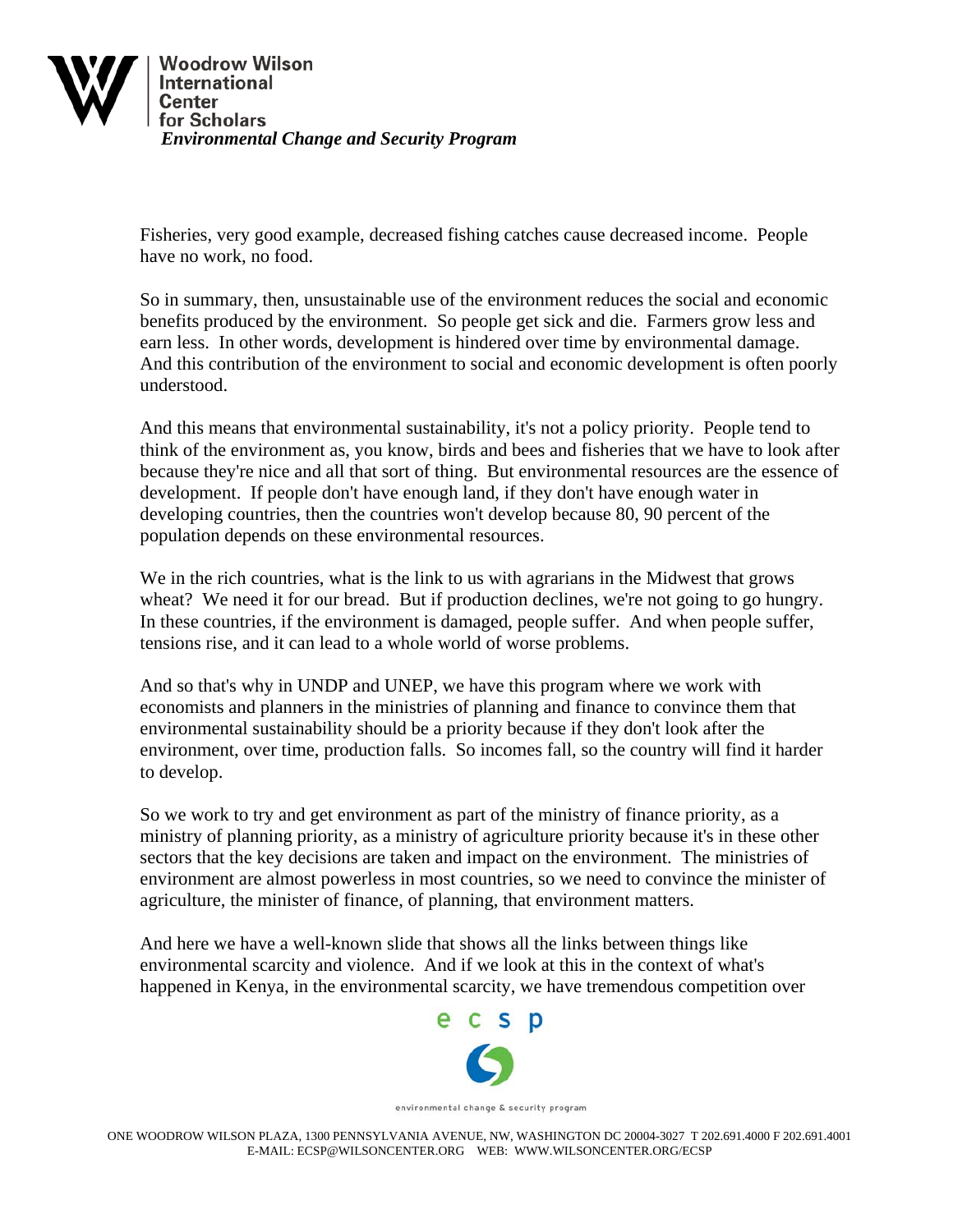

land. If we go to the social segmentation and weakened institutions, we have poor democratic institutions, poor government structures. And then when you get a trigger like the election violence, everything comes together to create a terrible mess.

So these are some examples of polity in environment: security linkages with competition for land in Kenya, clashes over scarce water and pasture in Darfur, but also Kenya. Transboundary waters, climate change and general competition over increasingly scarce natural resources. We have negative impacts on one party while the other water pollution makes people downstream ill. We have a lack of alternatives. If you are rich, you can buy an alternative. If you are poor, you don't have an alternative. And that's what helps lead to tension.

So this is one reason why UNEP and UNDP are very happy to be working with the Pell Center. UNEP and the Pell Center are collaborating partners. We recognize the need to highlight the links between poverty and environment and security.

We also need to develop and promote multilateral solutions. And support for this from key governments is vital. The U.S. government is critical here. And I'd like to highlight the very positive role taken by the U.S. government in helping to resolve the situation in Kenya. It's been vital to reaching the agreement.

And I think that Senator Pell, he's a strong supporter of the multilateral system but not an uncritical one. So I'd ask that we have support, but critical support for the U.N. We know in the U.N. we have to improve. But like all good bureaucrats, we respond to positive economic incentives. So if the U.S. is using, like the British government and the Irish government are doing, and saying, you show us you're working together better, you show us we're making a difference on the ground, and we'll give you increased resources. It's a very useful model.

So what we want to do with the Pell Center from now on is work on practical ways of how we can integrate environment economic security linkages at a country level work, because as that Homer-Dixon model showed and some of the presenters had made clear, everything is like this. And if you don't get the inter-linkages understood, and if you don't reflect them in your policy solutions, you're not going to go anywhere.



environmental change & security program